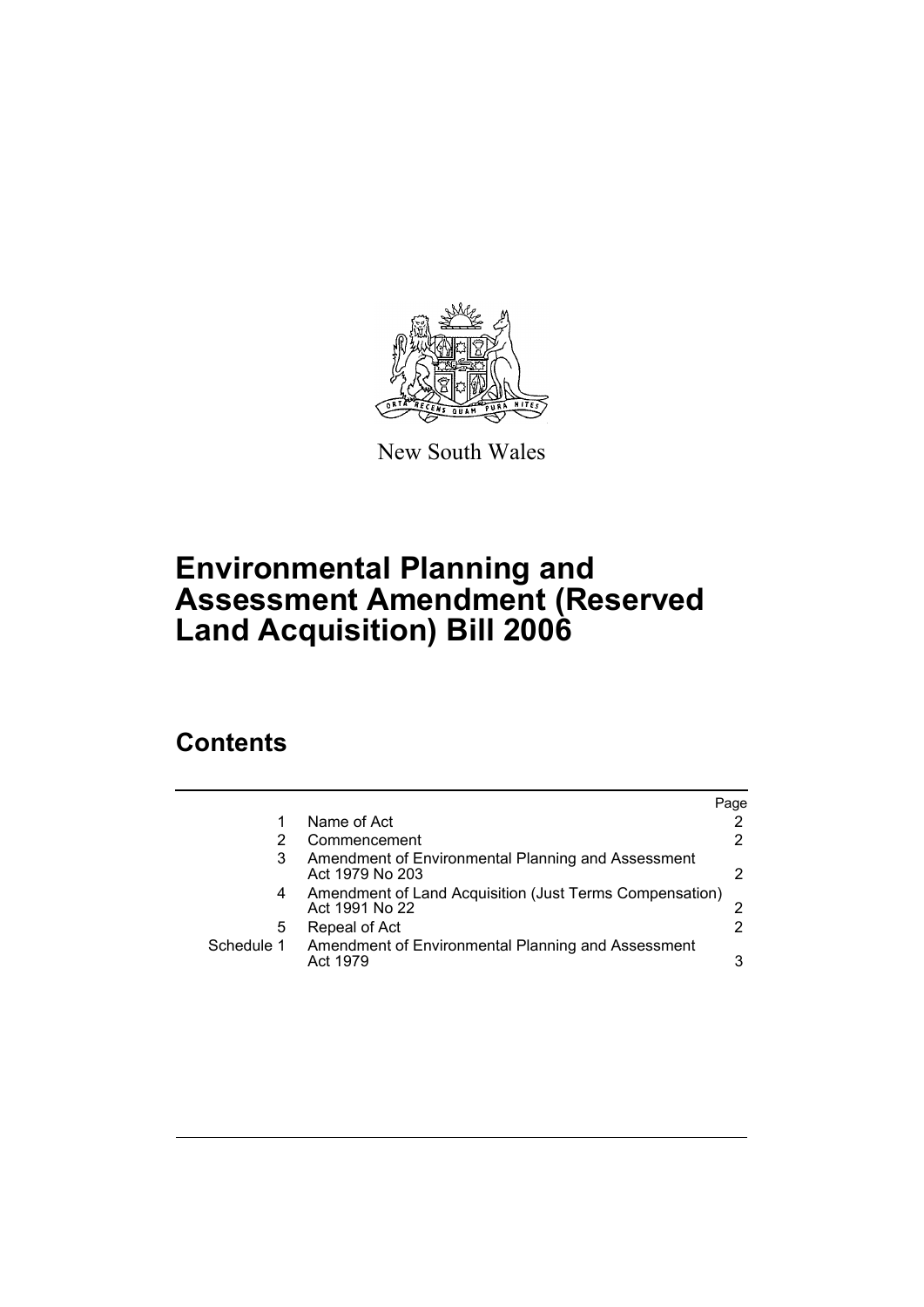*I certify that this PUBLIC BILL, which originated in the LEGISLATIVE ASSEMBLY, has finally passed the LEGISLATIVE COUNCIL and the LEGISLATIVE ASSEMBLY of NEW SOUTH WALES.*

> *Clerk of the Legislative Assembly. Legislative Assembly, Sydney, , 2006*



New South Wales

## **Environmental Planning and Assessment Amendment (Reserved Land Acquisition) Bill 2006**

Act No , 2006

An Act to amend the *Environmental Planning and Assessment Act 1979* and the *Land Acquisition (Just Terms Compensation) Act 1991* with respect to the owner-initiated acquisition of land reserved for a public purpose.

*I have examined this Bill, and find it to correspond in all respects with the Bill as finally passed by both Houses.*

*Chairman of Committees of the Legislative Assembly.*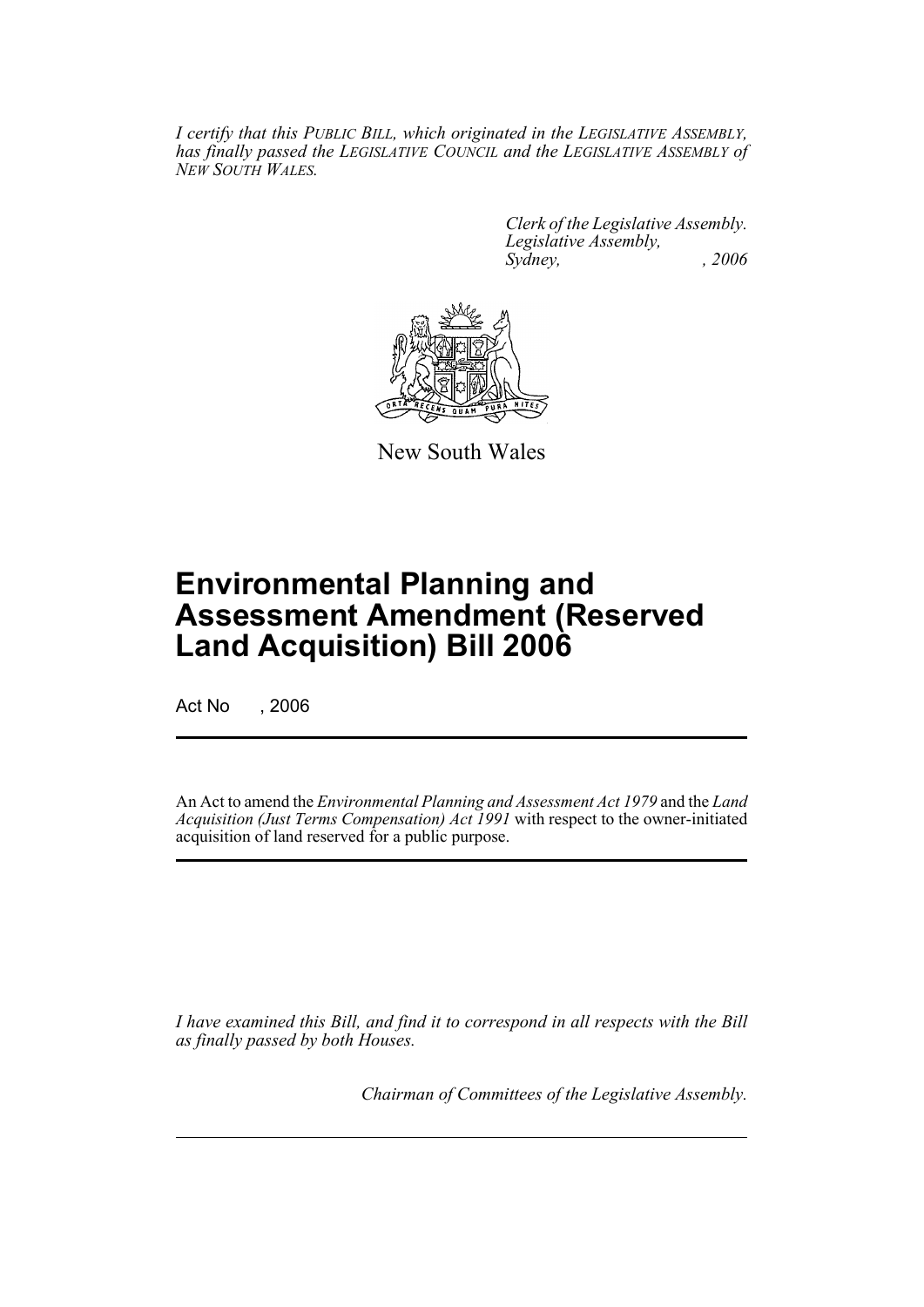Environmental Planning and Assessment Amendment (Reserved Land Clause 1 Acquisition) Bill 2006

#### **The Legislature of New South Wales enacts:**

#### **1 Name of Act**

This Act is the *Environmental Planning and Assessment Amendment (Reserved Land Acquisition) Act 2006*.

#### **2 Commencement**

This Act is taken to have commenced on the date on which notice was given in Parliament for leave to introduce the Bill for this Act.

#### **3 Amendment of Environmental Planning and Assessment Act 1979 No 203**

The *Environmental Planning and Assessment Act 1979* is amended as set out in Schedule 1.

#### **4 Amendment of Land Acquisition (Just Terms Compensation) Act 1991 No 22**

The *Land Acquisition (Just Terms Compensation) Act 1991* is amended by omitting section 28 (Owner-initiated acquisition under *Environmental Planning and Assessment Act 1979*).

#### **5 Repeal of Act**

- (1) This Act is repealed on the day following the date of assent.
- (2) The repeal of this Act does not, because of the operation of section 30 of the *Interpretation Act 1987*, affect any amendment made by this Act.